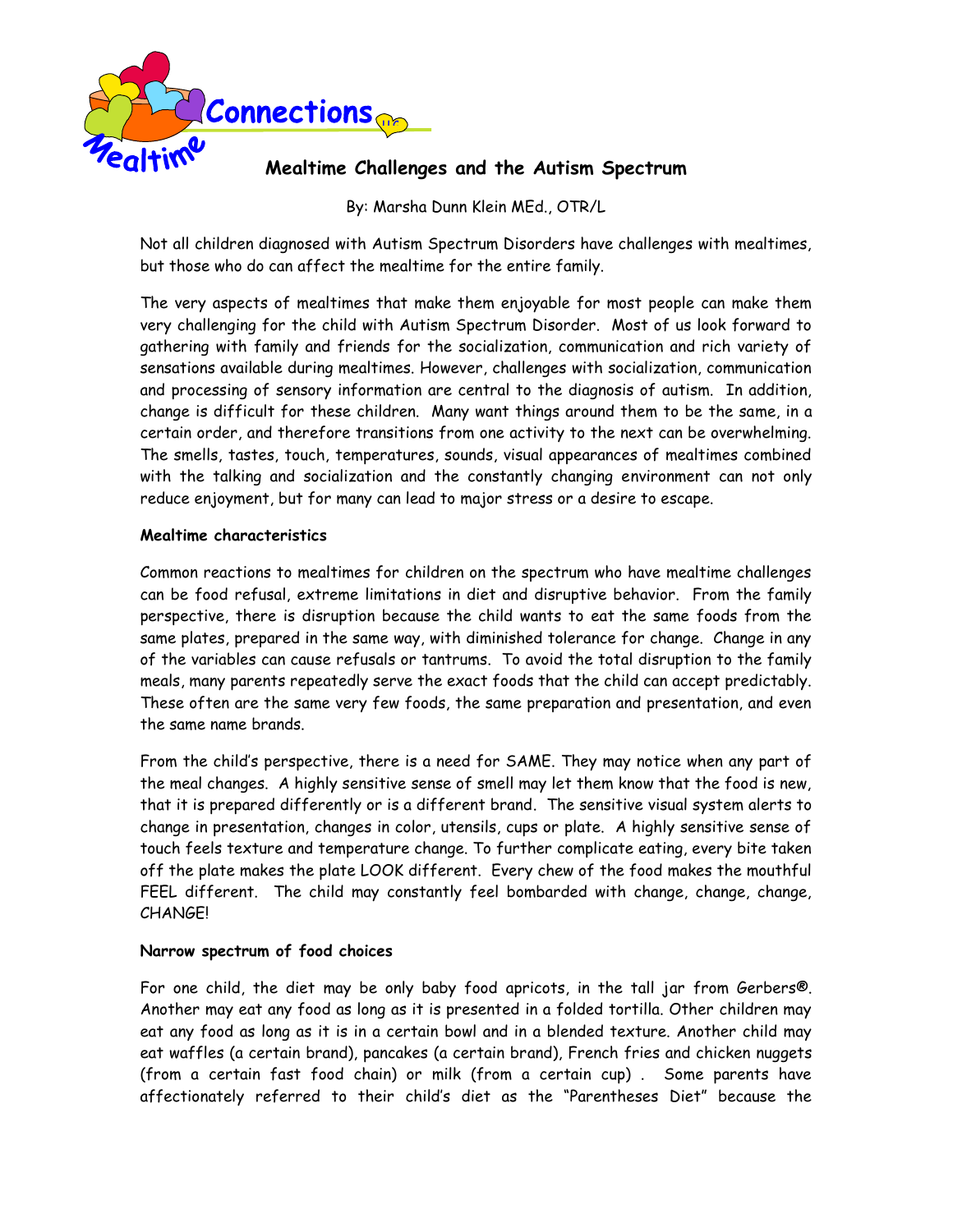parenthetical descriptors are such a requirement to the diet. This diet tends towards shades of browns or whites, and may look less visually stimulating. Notice there are often no colors or big visual variations. Color specific, brand specific and presentation specific diets can cause significant challenges as parents strive to find any balance to the diet. Fruits and vegetables are commonly missing or scarce in these diets. It is often hard to know whether it is the color intensity, smell or flavor variable that triggers the refusal. We can describe the neophobia (fear of trying anything new), the dietary restrictions and mealtime quirks as a **personal logic.** Each child may have his own logic that parents may not understand. A small change in the food that others may not even notice can be very important to the child on the spectrum.

# **Feel Well**

To complicate the whole process of eating for these children, there seems to be a higher incidence of gastrointestinal disorders for children on the autism spectrum. With communication challenges it may well be hard for parents to figure out the cause of the discomfort. Many families have seen mealtime improvement and changes in behavior and communication with special diets (such as gluten-free and casein-free diets) or special supplements. Each family will decide for themselves as they look at the "big picture" of their child's mealtime.

# **Is it sensory?**

Absolutely, but perhaps not in the traditional sense. Mealtimes are sensory, but for many children on the autism spectrum the issues go well beyond sensory. Change. **Change** is hard for many of these children. Sensory change can be upsetting. They find a food that feels safe, and THAT is the food they want. Period. It may well be a certain texture, but it is the whole package of color, texture and taste that is the preference in many situations. A child who likes baby food apricots (Stage 2 Gerber®!) might not prefer that food because of the texture. Baby food pears, applesauce, plums may all be rejected despite the similarity in texture because they are different color, smell or jar. The rejection of the new food may come because the new food is simply NOT THE FAMILIAR, SAFE baby food apricots. Many children on the spectrum are excellent "Sensory Detectives". They can be incredibly capable of smelling a change in food (or food brand), seeing the slightest visual variation and feeling the most minute texture variation. They are not easily tricked!

Many families worry that the problem is strictly an oral motor problem. A child who eats only vanilla yogurt (Dannon brand®), cheese pizza (from Pizza Hut) and chicken nuggets (from MacDonalds) and soda has a variety of oral motor eating skills. The problem might not be a specific sensory problem (ie. texture), or a specific oral motor skill problem. The child may be saying, "I do not want anything NEW", rather than "I cannot chew that new food!" As we look at the complicated influences on the food choices these children adamantly make, it is probably an intricate combination of neophobia, sensory, oral motor experience and environment.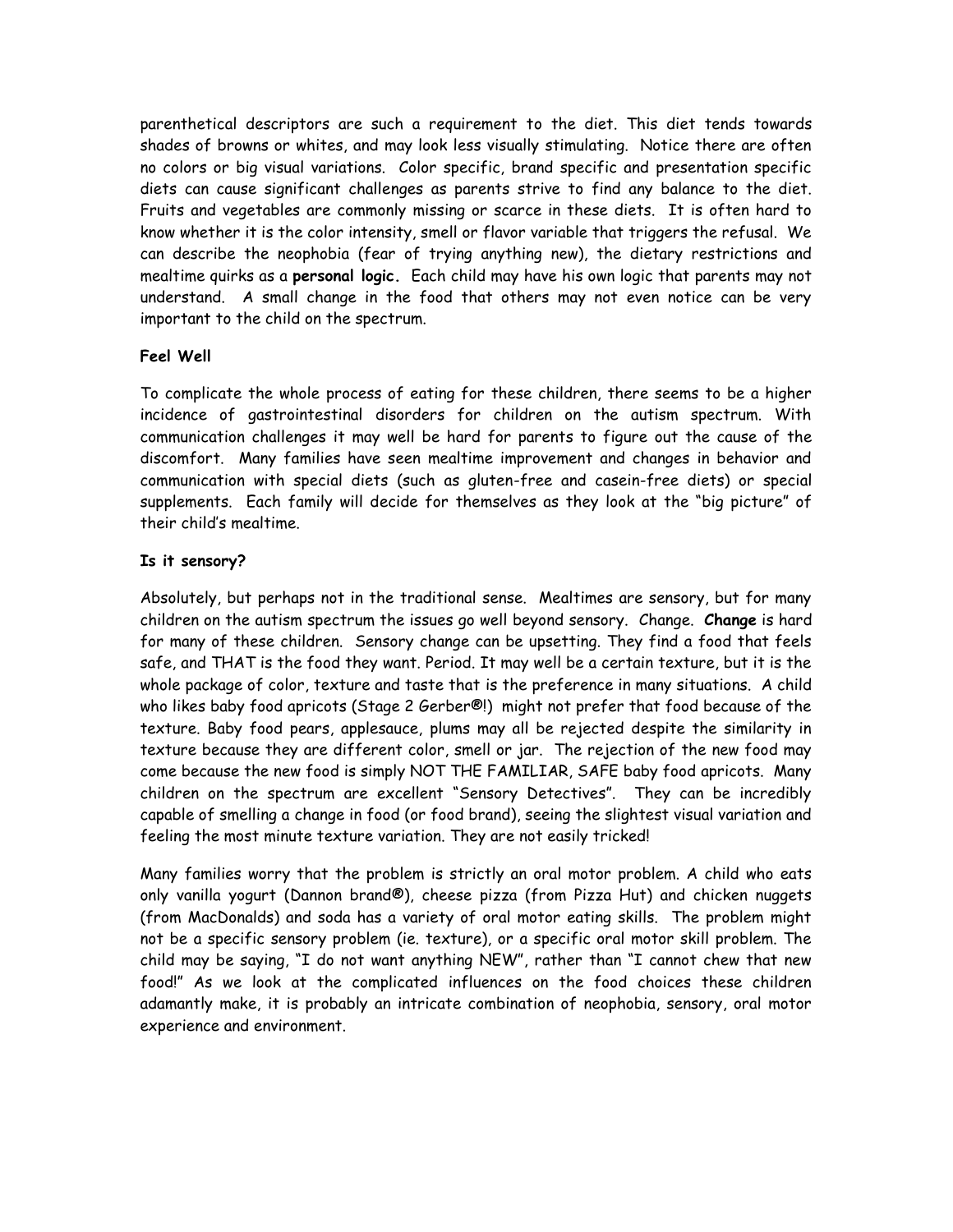#### **Keep options open**

We need to reoffer foods that have been rejected. Many times we offer a child a new food and it is rejected. We take it off the "List"of foods to offer because we are looking for mealtime peace. If we continue to take each food off the list that the child rejects, we narrow the options each day and end up with a diet offering only a very few foods. By offering again and again with multiple exposures to new foods we increase the chance of adding new food to the child's diet.

#### **Multiple Food Exposure Opportunities**

Typically developing toddlers may need multiple exposures, perhaps 10-12, to a new food before it is familiar enough to try (Leann Birch). Children on the autism spectrum may need considerably more exposures than that. Consider how we help people who have phobias, or irrational fears. We help that person gradually become comfortable with the feared item by tiny distant exposures to it until they become comfortable. When these children are afraid of new foods, we can incorporate many exposures to the new food in everyday activities without requiring them to actually eat the food. Eventually they may become familiar enough with it to try it.

Here are ways to provide multiple food exposures:

\* Mealtime Jobs

Consider providing your child with age appropriate mealtime jobs where there can be active participation with foods and the whole mealtime routine. Planning menus, helping to grocery shop, preparing foods, setting the table, serving the foods and cleaning up are all mealtime jobs that give the child the chance to be near foods without the pressure to eat a whole plate of it. The experiences can start with safe non-food interactions such as picking out pictures of food in a magazine. There can be distant interactions where the child grocery shops and just puts food from the grocery shelf into the cart. Non-eating interactions can include the preparation, serving and cleaning up. Direct food interactions can include handing it to others, smelling, licking and tasting. The hope is that with multiple exposures and interactions with the food it will gradually be familiar enough to "try." (See Multiple Food Exposure Opportunities Handout)

\* Food Play

Incorporate food into the play activities of the child. Food can be used in pretend play, the cargo for dump trucks or trains. Balls can be made out of grapefruit or cantaloupes. Onion rings can be stacked on a stacker. (See Food Play Handout)

#### \* Food Academics

Food can be used in teaching colors, shapes and sizes and in teaching math concepts. Cookie cutters can be used with a variety of types of foods to make a variety of different shapes out of bread, cheese, and even some vegetables. Green and purple grapes can be sorted. Foods can be counted in a cupcake tin, or counted as they are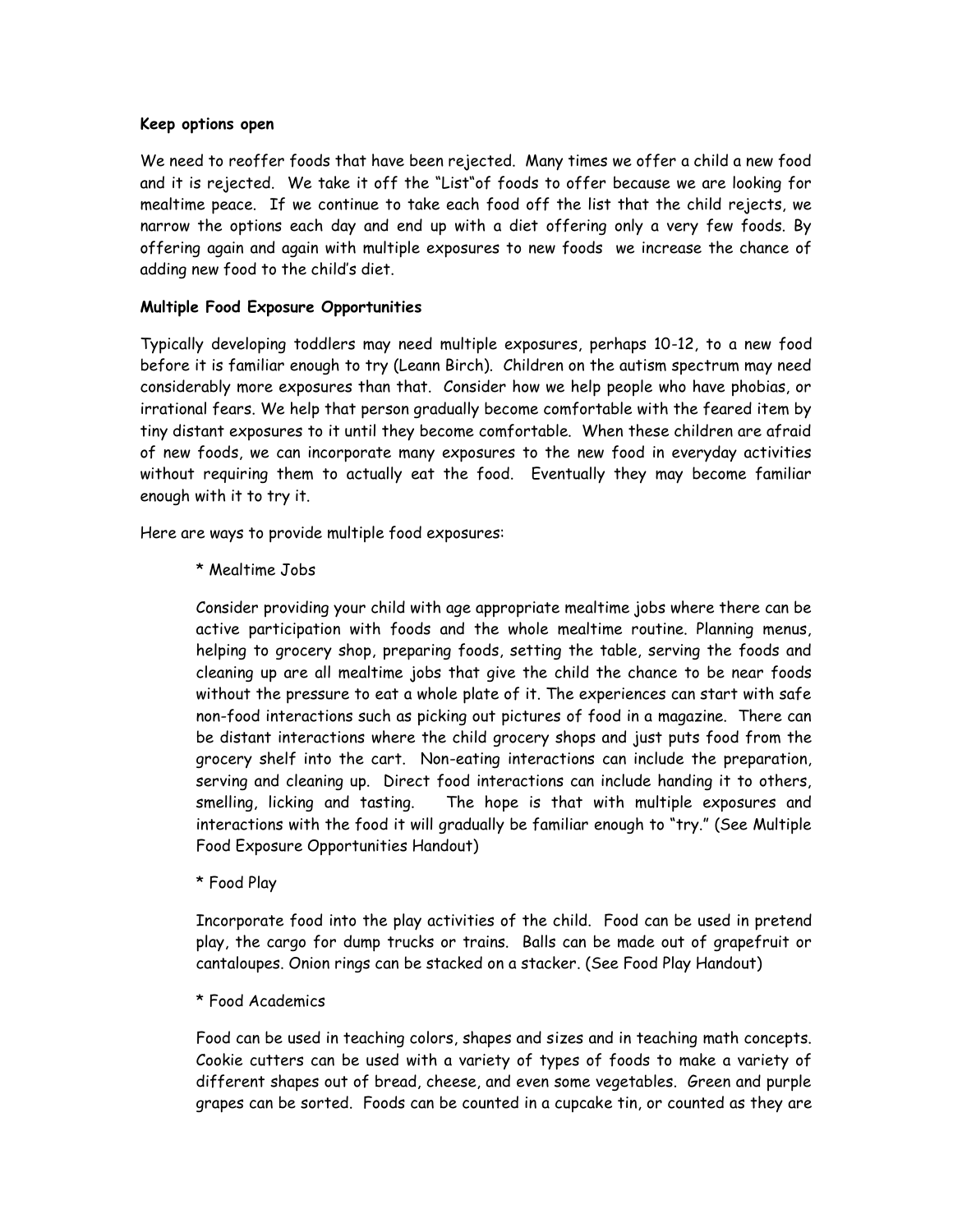strung on coffee stirrers. Thinking creatively, there may well be a way to incorporate food into most academic learning tasks! (See Food Academics Handout)

\* Food Art

Food is an excellent medium for art projects. Children can finger paint or paint with brushes with wet foods such as yogurt or pudding. They can use colored crumbs to make a crumb picture on a coloring book page. Some fruits and vegetables can be used to make block print painting. Macaroni can be glued on a picture to make a design. (See Food Art Handout)

Food Preparation

Children can assist in food preparation including set up, preparation and cleanup. Can the child help stir a drink, or put frozen fruit "ice cubes" into a drink? Could the child provide help in making that salad, or putting green beans into a pan? How about slicing cookies, or decorating a homemade pizza? Preparing foods helps the child get used to the smell, the touch, and maybe even the taste! (See Food Preparation Handout)

# **Re-Define "Try It"**

When we ask someone to "Try It" we often mean," here is a mouthful, and I hope you like it!" For the very sensitive or neophobic child, trying a whole mouthful may be far too scary. We may need to break down "try it" into a series of tiny, more achievable steps for children on the autism spectrum and their parents to experience small steps of identifiable success. For some children, success may be just being in the same room as a new food. For others, trying it may mean licking it but not tasting it. There is a whole continuum of little steps that can be broken down into even tinier steps so children can succeed WHEREVER their starting point of trust. Here are just some of the options for "trying it."

| ReDefine "Try It"                                    |
|------------------------------------------------------|
| New food in the same room                            |
| Food on the dining table                             |
| See someone else eating it                           |
| Food in a serving dish nearby                        |
| Smell the food                                       |
| Touch the food through a utensil                     |
| Touch the food through napkin, cupcake paper or      |
| plastic wrap                                         |
| Hand the food to others                              |
| Feed someone else (parents, sibling, family pet)     |
| Serve the food                                       |
| Have new food in a special bowl but not on the plate |
| Have the new food on the same plate as the meal,     |
| but use a divider plate                              |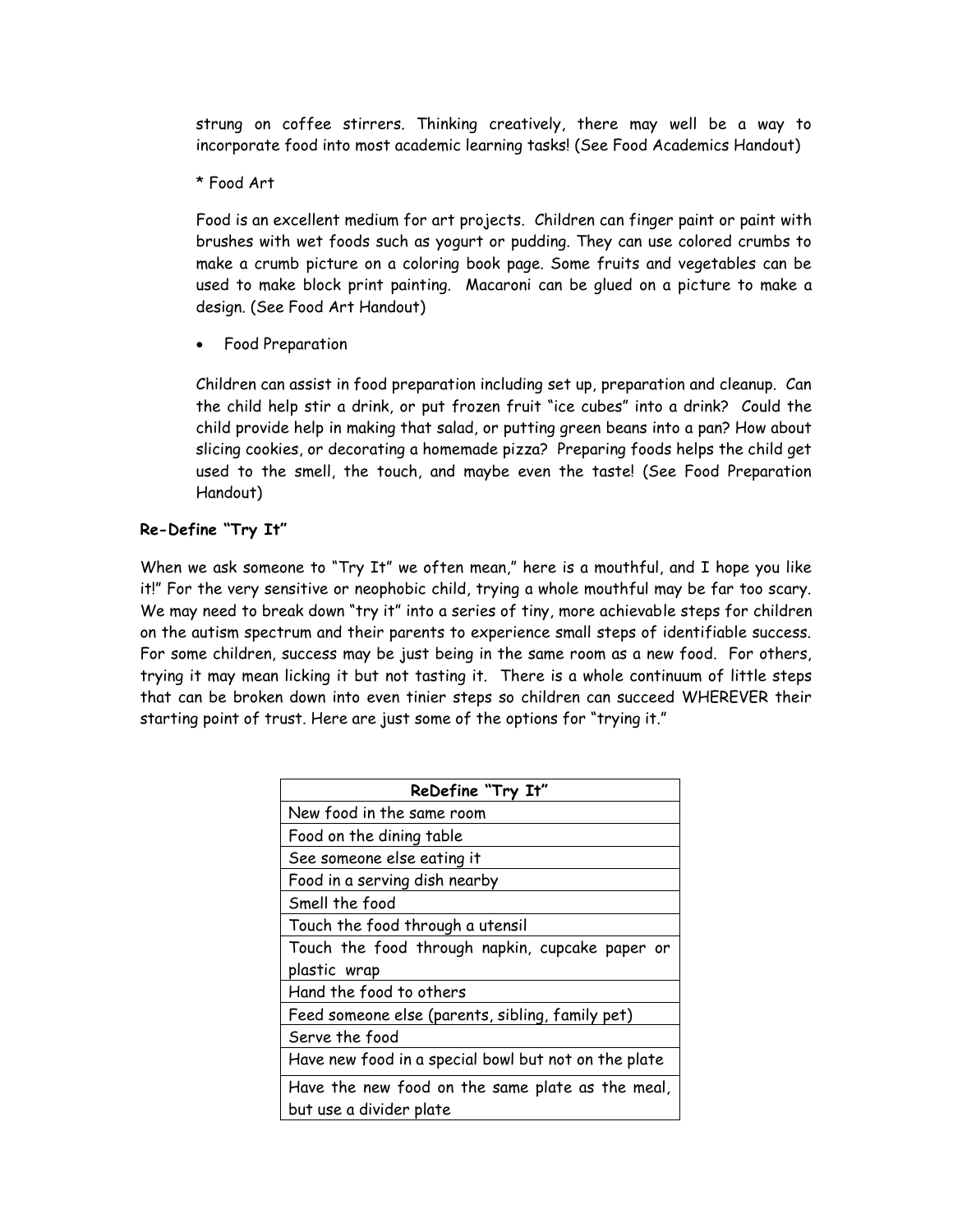| Remove the food from the plate or from touching    |
|----------------------------------------------------|
| the familiar food, appropriately                   |
| Use regular plate and allow new food to stay there |
| Kiss food                                          |
| Lick food                                          |
| Put food in mouth and take it out, appropriately   |
| Put food in mouth and eat it                       |

# **Stretch from Familiar**

We try to help children build from their safe foods. We want to be sure that when we help a child try a new food, we start with many opportunities to be around it, and we consider redefining "try it." Additionally, we want to consider, "is it worth it?" Some families feel as though they have worked and worked to help their child like a snack food such as Cheetos® only to realize that food is not rounding out the diet well. Others have worked to help their child like a new cracker, only to realize it may be just another wheat product and perhaps they are not sure if wheat is digested well in their child. By asking "is it worth it?", parents can consider the big picture of their child's diet and mealtime experiences and determine if the choice makes sense.

When a child eats one main food, it can be challenging to try to change **that** food. Each decision to "try" foods for children with these challenges needs to be considered carefully. For some children, simply changing the cup the favorite milk is offered in can worry the child enough that the milk is refused altogether. This will be distressing for all. For other children, milk can more easily be the basis for introduction of a new flavor. We call the introduction of a change in the mealtime STRETCHING from the familiar. (See Stretch from Familiar Handout). It is a gradual method of helping the child handle a comfortable change in the mealtime, using aspects of the meal that are familiar. For example, Johnny likes apple juice. How could we help him S-T-R-E-T-C-H from there? Could he drink the familiar apple juice at a park instead of at the table, or from his favorite cup with a sticker added to the cup, or from a new cup altogether? Could he drink it from a lidded cup with a straw? (A lid is helpful as it reduces the smell as well as the visual changes that may occur and worry the child). Could we add an ice cube of a different juice so that he starts the drink with the familiar apple juice flavor and then the ice cube gradually melts to change the flavor in a less drastic way. (See Ice Cube Meltables Handout). Gradually more ice cubes could be added to increase the flavor concentration. As the child accepts and is familiar with the more concentrated flavor, perhaps yogurt ice cubes could be added, or a pureed fruit to stretch the initial apple juice into a smoothie. Could the stretch then move towards purees of the fruit, a vegetable/fruit drink (with avocado or carrot juice added) or towards popsicles?

Another child may start with waffles as a familiar food. Could we STRETCH from that familiar food by cutting the waffle in different shapes, or adding a small amount of a new ingredient to the mixture (like pureed applesauce or carrots), or using waffle strips as a dipper to dip in a new dip. (See Dips, Dippers and Dipping Cubes and Crumbs Handout). When we help children STRETCH from their familiar foods, we can offer tiny changes in